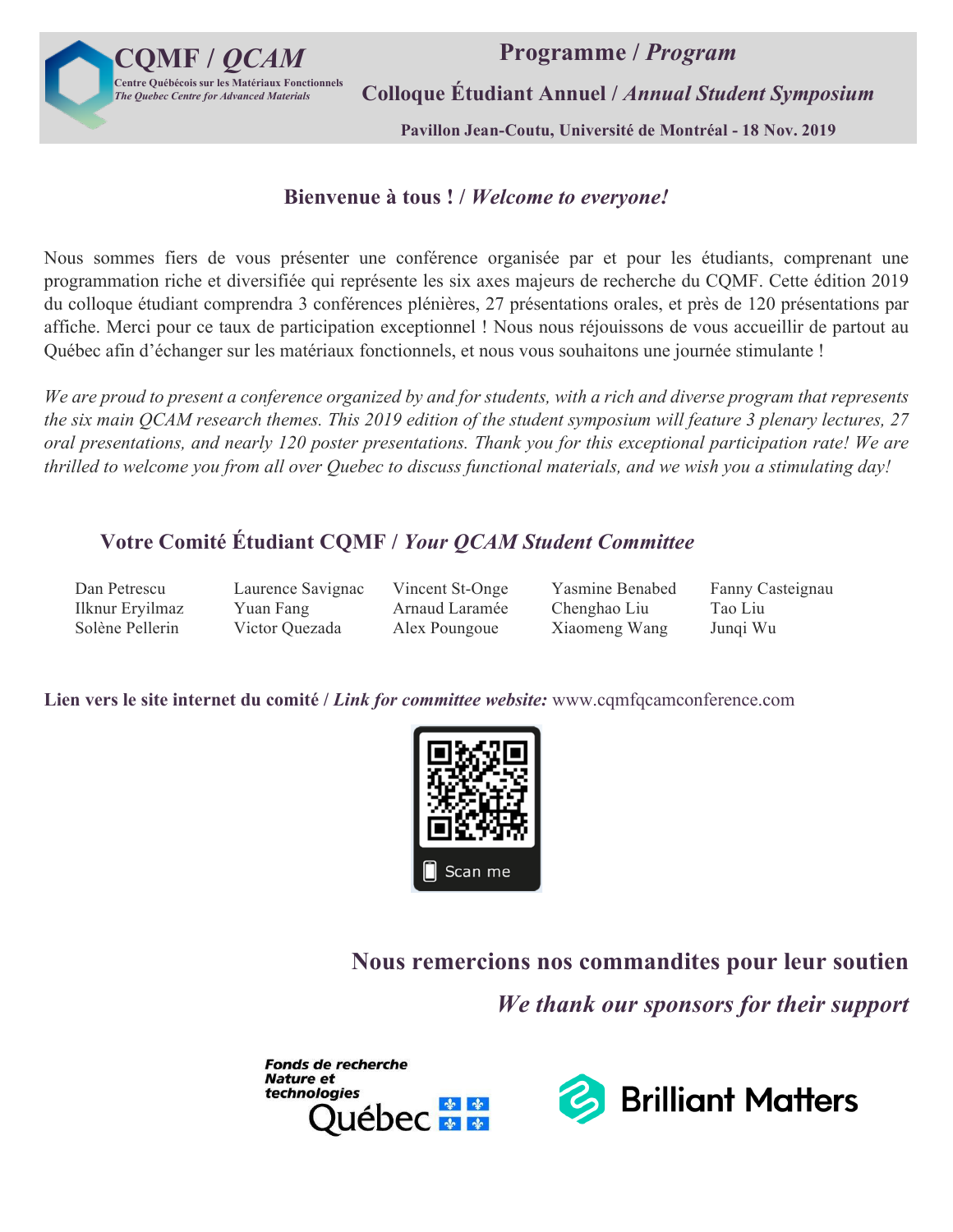# **CONFÉRENCES PLÉNIÈRES /** *PLENARY LECTURES*

### **Prof. James Wuest Prof. Dongling Ma Prof. Matthew Harrington**



*Putting Molecules in their Place: Learning How to Control Order in Crystals and Other Materials*

Crystallization is commonplace but deeply mysterious. Its mechanism remains poorly understood, and the structures formed by crystallizing new compounds defy prediction. In general, the rules governing molecular organization in ordered materials remain unclear, and structures and properties can only be determined by experimental study. Learning how order can be controlled is a prerequisite for making useful new materials by design. A promising approach is to use the strategy of modular construction, which involves building complex structures from simple molecular modules that associate and thereby place their neighbors in predetermined positions. Examples will be presented to show how modular construction can be used to build robust porous materials, ordered covalentlybonded materials analogous to diamond and graphite, and materials designed for use in batteries, sensors, OLEDs, solar cells, and other devices. The approach taken in this work is multidisciplinary and will cover aspects of organic chemistry, inorganic chemistry, physical chemistry, and other areas.



*Designing Nanohybrids for Energy, Environmental and Biomedical Applications*

With unique physical and chemical properties, and high potential for many important applications, nanomaterials have attracted extensive attention in the past two decades. For instance, due to their unique, size- and shape-tunable surface plasmon resonance, plasmonic nanostructures have recently been explored for enhancing the efficiency of solar cells and photocatalysis via improved light scattering, strong near field effect and/or hot electron injection. In another vein, near-infrared (NIR) absorbing and emitting semiconductor nanocrystals (also known as quantum dots) hold high potential in bioimaging for disease detection due to its high sensitivity at the subcellular level and low cost of related imaging facilities. Combination of different nanomaterials into a single architecture can lead to improved properties/performance or, even better, multifunctional nanoplatforms. In this talk, I will present some of our recent work on the rational design and realization of nanohybrid materials as well as their applications in solar fuel, photocatalysis, biomedicine, etc. For instance, I will give an example on the combination of plasmonic nanoparticles with two-dimensional semiconductor catalysts, showing largely enhanced photocatalytic activity. Another example is about the preparation of multifunctional nanoplatforms compose of multiple superparamagnetic nanoparticles and NIR quantum dots in single particles, which can serve as bimodal imaging probes and bimodal hyperthermia agents. Rational design in order to maximize benefits is highlighted for all these nanohybrids.



*Biological Fabrication of Hierarchically Structured Soft Matter*

A number of living organisms, such as mussels and spiders, rapidly fabricate hierarchically structured polymeric fibers with excellent material properties (e.g. high toughness, self-healing). These materials exhibit bottom-up supramolecular selfassembly from biomolecular building blocks via rapid "fluid-to-fiber" transformation. Employing a crossdisciplinary approach, our group has harnessed advanced material characterization techniques, including confocal Raman spectroscopy, X-ray diffraction and focused ion beam scanning electron spectroscopy (FIB-SEM), as well as traditional biochemical approaches to investigate the fabrication of a number of bio-fibers, including the mussel byssus, velvet worm slime fibers and mistletoe viscin fibers. Elucidation of the physical and chemical forces driving assembly of such materials provides design principles for inspiring "green" polymer processing methods, as well as for fabrication of materials for biomedical applications (e.g. tissue scaffolds, surgical adhesives). Our comparative study has identified several novel assembly mechanisms, which may have relevance in these realms. In this talk, I will highlight recent results from our investigations.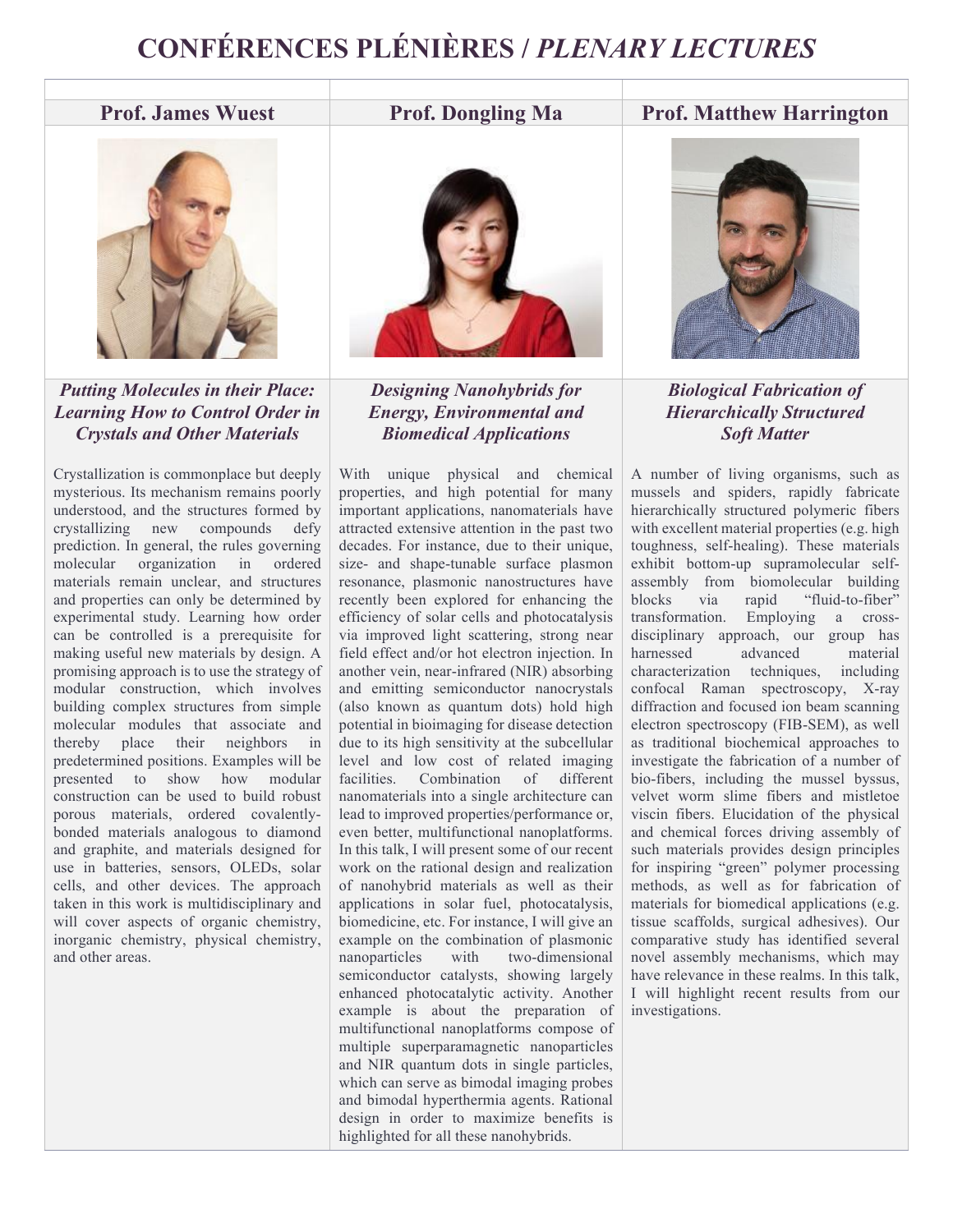## **HORAIRE /** *SCHEDULE*

| $8:00 - 8:50$   | <b>Inscription et café / Registration and coffee (Agora)</b>                                                                                                                           |                                                                                                                                                          |                                                                                                                                                           |  |
|-----------------|----------------------------------------------------------------------------------------------------------------------------------------------------------------------------------------|----------------------------------------------------------------------------------------------------------------------------------------------------------|-----------------------------------------------------------------------------------------------------------------------------------------------------------|--|
| $8:50 - 9:00$   | Mot de bienvenue / Welcome note (Agora)                                                                                                                                                |                                                                                                                                                          |                                                                                                                                                           |  |
| $9:00 - 9:50$   | Conférence plénière / <i>Plenary Lecture</i> (Agora)<br><b>Prof. James Wuest</b><br>Putting Molecules in their Place:<br>Learning How to Control Order in Crystals and Other Materials |                                                                                                                                                          |                                                                                                                                                           |  |
| $9:50 - 10:40$  | Conférence plénière / <i>Plenary Lecture</i> (Agora)<br><b>Prof. Matthew Harrington</b><br><b>Biological Fabrication of Hierarchically Structured Soft Matter</b>                      |                                                                                                                                                          |                                                                                                                                                           |  |
| $10:40 - 11:00$ | Pause café / Coffee break                                                                                                                                                              |                                                                                                                                                          |                                                                                                                                                           |  |
|                 | <b>BIOMEDICAL</b><br>(Room S1-131)                                                                                                                                                     | <b>NANOSCIENCE</b><br>(Agora)                                                                                                                            | <b>GREEN CHEMISTRY</b><br>(Room S1-139)                                                                                                                   |  |
| $11:00 - 11:20$ | <b>Kiselva Marija</b><br>Developing a 3D-printed Pluronic F127-<br>alginate scaffold for localized drug<br>delivery to the cervix                                                      | <b>Platnich Casey</b><br><b>Automated Solid-Phase</b><br>Synthesis of DNA Nanotubes                                                                      | <b>Fan Mengyang</b><br>Hierarchical design of Bi<br>nanodendrites on porous Pb<br>honeycomb electrode: step<br>towards more efficient $CO2$<br>reduction  |  |
| $11:20 - 11:40$ | Jeyachandra Dhanalakshmi<br>The effect of microporosity on the<br>bioactivity of scaffolds for bone<br>regeneration                                                                    | <b>Maurizio Steven</b><br>The Sensitization of Terbium in<br>Core-Shell Upconverting<br>Nanoparticles for Intrinsic<br>Time-Tunable Luminescence         | <b>Samard Lucille</b><br>Caractérisation d'une<br>technologie plasma DBD pour<br>récupérer les métaux précieux<br>contenus dans les effluents<br>médicaux |  |
| $11:40 - 12:00$ | <b>Fakih Hassan</b><br>Minimalist Design of a Stimuli-<br>Responsive Spherical Nucleic Acid for<br>Conditional Delivery of Oligonucleotide<br><b>Therapeutics</b>                      | <b>Mandl Gabrielle</b><br>Luminescence Dynamics of<br>Thulium in Upconverting<br>Nanoparticles and Their<br>Applications in NIR-<br>Responsive Hydrogels | <b>Sayadi Sabrine</b><br>Nouveaux adsorbants hybrides<br>organiques-inorganiques pour<br>la séquestration des métaux<br>lourds des eaux usées             |  |
| $12:00 - 12:20$ | Wu Junqi<br>Uptake in microspheres from crystalline<br>nanocellulose: modelling diffusion and<br>kinetics                                                                              | <b>Sauze Stéphanie</b><br>Synthesis of nanomaterials<br>based on Graphene-<br>Mesoporous Germanium                                                       | <b>Rupp Mira</b><br>Long-lived photocatalytic<br>hydrogen evolution using a<br>heteroleptic Ru(ii) bis-<br>terpyridine complex as<br>photosensitizer      |  |
| $12:20 - 13:20$ |                                                                                                                                                                                        | Dîner / Lunch (Agora)                                                                                                                                    |                                                                                                                                                           |  |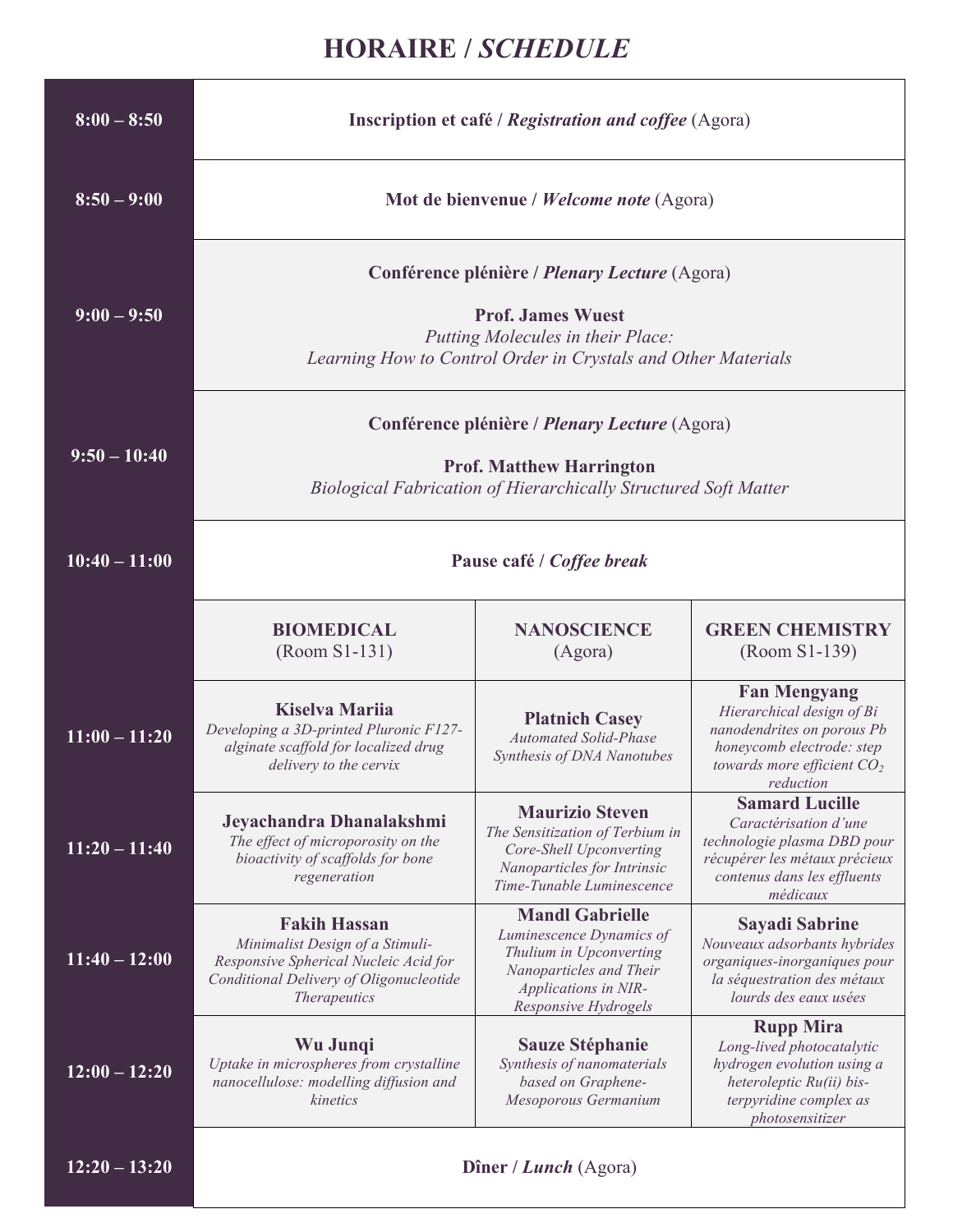| $13:20 - 14:20$ | <b>Session d'affiche #1 / Poster session #1 (Agora)</b>                                                                                                                              |                                                                                                                                                                |                                                                                                                                           |
|-----------------|--------------------------------------------------------------------------------------------------------------------------------------------------------------------------------------|----------------------------------------------------------------------------------------------------------------------------------------------------------------|-------------------------------------------------------------------------------------------------------------------------------------------|
| $14:20 - 15:10$ | Conférence plénière / <i>Plenary Lecture</i> (Agora)<br><b>Prof. Dongling Ma</b><br>Designing Nanohybrids for Energy, Environmental and Biomedical Applications                      |                                                                                                                                                                |                                                                                                                                           |
|                 | <b>POLYMER SCIENCE</b><br>(Room S1-131)                                                                                                                                              | <b>ENERGY</b><br>(Agora)                                                                                                                                       | <b>SELF-ASSEMBLY</b><br>(Room S1-139)                                                                                                     |
| $15:10 - 15:30$ | <b>Desnoes Eric</b><br>New vanillin bio-based epoxy monomers<br>as bisphenol a substitute for epoxy<br>thermosetting resin                                                           | <b>Verdier Nina</b><br>Melt-Processing of Electrodes<br>for Li-ion Battery Application                                                                         | <b>Lachance-Brais</b><br><b>Christophe</b><br>DNA/small-molecule hybrid as<br>supramolecular hydrogels                                    |
| $15:30 - 15:50$ | <b>Andrade-Gagnon Brandon</b><br>Development of Amphiphilic Spirocyclic<br>Polyacetals as Drug-Delivery Vehicles                                                                     | <b>Rynne Olivier</b><br>Optimisation d'électrodes de<br>batteries Li-ion sans fluor par<br>la méthodologie de plans<br>d'expériences                           | <b>Luo Xin</b><br>The assemble, grow, lift-off<br>(aglo) strategy to construct<br>complex pre-designed gold<br>nanostructures in solution |
| $15:50 - 16:10$ | Pause café / Coffee break                                                                                                                                                            |                                                                                                                                                                |                                                                                                                                           |
| $16:10 - 16:30$ | <b>Shetty Chaitra</b><br>Dual Location Dual Stimuli-responsive<br>Polyplexes for Nucleic Acid Delivery                                                                               | <b>Chen Jiyun</b><br>La, Ni-based metal oxides as<br>bifunctional catalysts for the<br>oxygen reduction and evolution<br>reactions in alkaline medium          | Hu Xiaolei<br>Imine-based acid-degradable<br>block copolymer<br>nanoassemblies for enhanced<br>drug delivery                              |
| $16:30 - 16:50$ | <b>Quezada Victor</b><br>A New Family of Isostructural Rare Earth<br>Metal-Organic Frameworks synthesized<br>from a Tetratopic Linker                                                | <b>Dupuy Arthur</b><br>Graphene-Mesoporous<br>Germanium Nanocomposite as<br>On-chip Negative Electrode for<br><b>Advanced Energy Storage</b><br><i>Systems</i> | Sakaya Aya<br>Fluorescence Mapping of<br>Redox Activity in Supported<br>Lipid Bilayers                                                    |
| $16:50 - 17:10$ | <b>Yin Lu</b><br>A Novel Auxetic-Like Actuator in Side-<br>Chain Liquid Crystal Elastomer Based on<br>Styrene-Butadiene-Styrene Triblock<br>Copolymer Bearing Azobenzene<br>Mesogens | <b>Leal William</b><br>Conversion of<br><b>Electrochemically Deposited</b><br>Carbonates to Perovskites with<br>Retention of Crystal<br>Morphology             | <b>Preetha Genesh</b><br><b>Navathej</b><br>Solvent-Dependent Selective<br>Self-Assembly on Au(111)                                       |
| $17:10 - 18:10$ | <b>Session d'affiche #2 / Poster session #2 (Agora)</b>                                                                                                                              |                                                                                                                                                                |                                                                                                                                           |
| $18:10 - 18:30$ | Remise de prix et mot de la fin / Awards and closing remarks (Agora)                                                                                                                 |                                                                                                                                                                |                                                                                                                                           |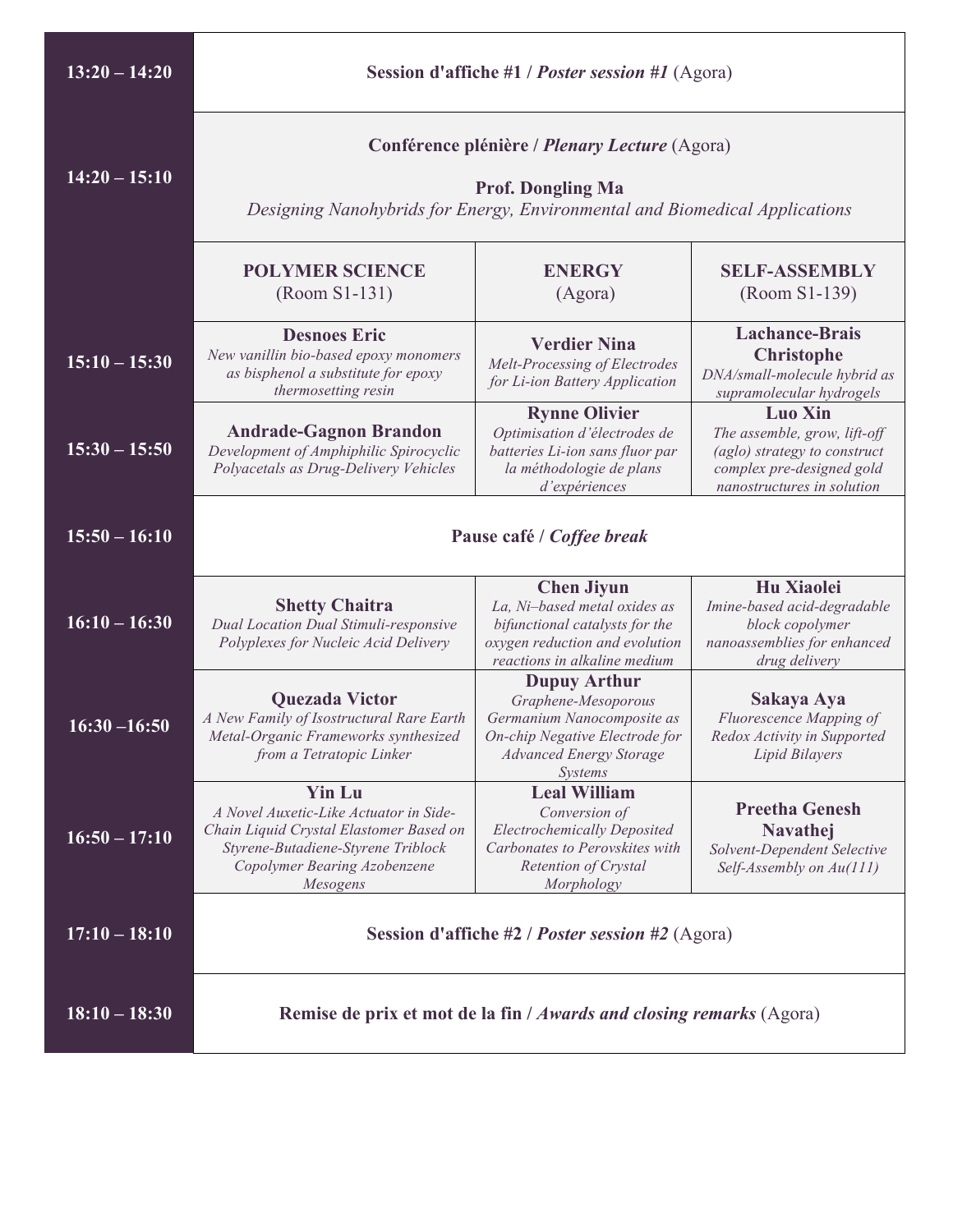|        | Session d'affiches #1 / <i>Poster session</i> #1                                                                                                                             |        | <b>Session d'affiches #2 / Poster session #2</b>                                                                                                                                  |
|--------|------------------------------------------------------------------------------------------------------------------------------------------------------------------------------|--------|-----------------------------------------------------------------------------------------------------------------------------------------------------------------------------------|
| $N-1$  | Arnaud Laramée Quantification of Molecular Orientation in<br>Polymeric Nanomaterials Using Raman Spectroscopy                                                                | $N-13$ | Josée Maurais Reflection-Absorption infrared spectroscopy is<br>not only a vibrational spectroscopy: the case of thin amorphous<br>solid water (ASW) films                        |
| $N-2$  | Aurelie Lacroix Fate of DNA Nanostructures in Biological<br>Conditions                                                                                                       | $N-14$ | Joseph Ricardo-Noordberg Morphological Control of Cuprous<br>Oxide Semiconductors Electrochemically Deposited onto a Zinc<br>Oxide Nanowire Array and Their Use in Photocatalysis |
| $N-3$  | Adrien Schlachter Exciton Dynamics in Metal-Organic<br>Frameworks                                                                                                            | $N-15$ | Marie-Claude Fournier SPS of ZrB <sub>2</sub> -based Synthezised Coating                                                                                                          |
| $N-4$  | Chandra Sekhar Bhojaraju Characterisation of Nano Modified<br><b>Cement Hydration Kinetics</b>                                                                               | $N-16$ | Marilyne Bélanger-Bouliga Optically-Active Gold Nanoparticles<br>Decorated with Perylene Diimides as Novel Imaging Agents                                                         |
| $N-5$  | Daniel Saliba Minimalist Strategies for Size Defined DNA<br>Nanostructures                                                                                                   | $N-17$ | Md. Shahidul Islam Preparation Of High Quality Textile<br>Filaments Made Of Natural Cellulose Cross-Linked By Carbon<br>Nanotube                                                  |
| $N-6$  | Elham Vazirinasab Volumetric Superhydrophobic Nanocomposite<br><b>Using Diatomaceous Earth Particles</b>                                                                     | $N-18$ | Tayline V. de Medeiros Gold-Carbon Dots Hybrid<br>Nanoconstructs with Enhanced Optical Properties                                                                                 |
| $N-7$  | Fanny Casteignau Raman Scattering-Based Nanoprobes Using<br>Single-Wall Carbon Nanohorns to Substitute Carbon Nanotubes                                                      | $N-19$ | Thi Hong Diep Nguyen Metal Nanoparticles Based on<br>Hydrophilic Main-Chain N-Heterocyclic Carbene-Containing<br>Metallopolymers                                                  |
| $N-8$  | Faranak Barandehfard, Effect of Feedstock Molar Ratio and<br>Reactor Pressure on Synthesis of Aluminium Nitride Nano-Powder<br>Using RF Induction Plasma Technology          | $N-20$ | Thierno Mamoudou Diallo Hybrid Epitaxy Technique for the<br>growth of high quality AlInAs layers on InP Substrates                                                                |
| $N-9$  | Florence Victoria Investigating Residual Chirality in Carbon Dots                                                                                                            | $N-21$ | Thierno Mamoudou Diallo Thermally Induced formation of etch<br>pits on Ge surfaces under graphene growth conditions in CVD                                                        |
| $N-10$ | Hakim Grib IR laser-induced selective area functionnalization of<br>digital photocorrosion GaAs/AlGaAs biosensor                                                             | $N-22$ | Vincent Thibault From Analog to Digital: Lowering Integration<br>Time of Sers-Based Analysis to Gather More Information                                                           |
| $N-11$ | Ismael Abu-Baker Ethanol-Mediated Assembly of Tobacco<br>Mosaic Virus Coat Protein                                                                                           | $N-23$ | Xining Chen Investigation of shear-induced physical and<br>chemical transformations of Fe microparticles in hydrocarbon-<br>and fluorocarbon-based magnetorheological fluids      |
| $N-12$ | Jathavan Asohan Use of 3D Cell Culture for DNA Nanostructure<br><b>Based Drug Delivery</b>                                                                                   | $N-24$ | Anoir Hamdi Study of the early growth stages by MOCVD of<br>non-polar a-gan(11-20) on $R-Al_2O_3$ substrate (1-102)                                                               |
| $B-1$  | Ahmed Saad Biomimetic Surfaces for Enhancing Epithelial<br>Sealing                                                                                                           | $B-11$ | Laurianne Gravel Tatta Phytoglycogen Nanoparticles: Natural<br>Materials for Pulmonary Delivery of Therapeutics?                                                                  |
| $B-2$  | Alexander Lee Prinzen Amplified Self-Immolative Release of<br>Functional Molecules Through the Hybridization Chain Reaction                                                  | $B-12$ | Mahmoud Mohamed OmarSynthesis and Radiolabelling of<br>Nanoparticles Using the Radioisotope 89ZR for in Vivo<br><b>Biodistribution Studies with PET Imaging</b>                   |
| $B-3$  | Alicia McTaggart Threonine crystallisation: Oriented Attachment<br>with a Twist                                                                                              | $B-13$ | Nan Jia Microfluidic Synthesis of Chitosan Membranes for<br>Controlled Release of Mesoporous Silica Particles by pH<br>Triggering                                                 |
| $B-4$  | Amanpreet Singh High-Contrast Imaging of bacteria by Au-Ga<br>nanoshell formation on its surface through Galvanic Displacement<br>Reaction                                   | $B-14$ | Philippe Blain Couplage D'une SPR Portable avec un<br><i>Bioréacteur</i>                                                                                                          |
| $B-5$  | AmirReza R. Esfahani Colorimetric sensor for determination of<br>nitrate ions using gold nanoparticles (AuNPs)                                                               | $B-15$ | Samira Ravanbakhsh Preliminary Results on Tantalum-<br>Tungsten Coatings for Improving X-RAY Visibility of Thin<br>Cardiovascular Stents                                          |
| $B-6$  | Felix Saraci Rare-Earth Metal-Organic Frameworks (Re-MOFs)<br>as Fluorescent-Based Chemical Sensors for Applications in the<br>Detection of Antibiotic Contaminants in Water | $B-16$ | Théophraste Lescot Développement D'une Méthodologie<br>Permettant L'optimisation de Forme D'implant de Curiethérapie<br>pour L'œil par Fabrication Additive                       |
| $B-7$  | Gabrielle Raîche-Marcoux Développement D'une Plateforme<br>Moléculaire de Dosage de Mucines Oculaires pour L'amélioration<br>de la Médicamentation en Ophtalmologie          | $B-17$ | Ying-Hsuan Liu Biacenaphthylene-based Molecules: A Novel<br>Building Block for n-type Organic Field-Effect Transistor (OFET)                                                      |
| $B-8$  | Ho Ying Huang Photoactive Nanofiber with Lanthanide-Doped<br>Nanoparticles for Wound Healing                                                                                 | $B-18$ | <b>Zuchong Yang Improving Sensing Performance of Organic</b><br>Field-Effect Transistor-Based Gas Sensor by Polymer Dilution                                                      |
| $B-9$  | Jun-Ray Macairan Carbon Dots as Bioimaging Probes with<br>Multi-Sensing Capabilities                                                                                         | $G-7$  | Pedro R. Donnarumma Rare-Earth Based FCU Metal-Organic<br>Framework for Aqueous Contaminants Degradation                                                                          |
| $B-10$ | Kurtis Champion Designing Regenerative Biomaterials for<br>Vascular Implants                                                                                                 | $G-8$  | Seyed Hamid Safiabadi-Tali Microfluidic Paper-Based<br>Analytical Devices: Fabrication Methods and Emerging<br>Applications                                                       |
| $G-1$  | Alexia Macina Sustainable Biodiesel Through Heterogeneous<br>Catalysis                                                                                                       | $G-9$  | Violette Mohring Hornification Prevention on Cellulose<br><b>Filament Drying</b>                                                                                                  |
| $G-2$  | Francisco Yarur Villanueva Metal Oxide-Carbon Dot<br>Nanohybrids for Photocatalysis of Organic Reactions                                                                     | $G-10$ | Xin Liu "Green" Cu Doped Zn-In-Se Quantum Dots for<br>Sustainable Liquid Luminescent Solar Concentrators                                                                          |
| $G-3$  | Hannah Wiebe Dye Removal Using Hairy Nanocellulose                                                                                                                           | $G-11$ | Yuting Lei Electrochemical Characterization of Graphene-Like<br>Materials Obtained by Electrochemical Exfoliation of Graphite                                                     |
| $G-4$  | Karen Villegas Domínguez Molecular Model of Zeolitic<br>Imidazolate Framework-8 (ZIF-8)'s Structure to Simulate<br>Adsorption of Greenhouse Gases                            | $G-12$ | Zujhar Singh Cuprophilia: Cu(I)/Cu(II) Photosensitizer/Catalyst<br>Photosystem for Efficient Water Oxidation                                                                      |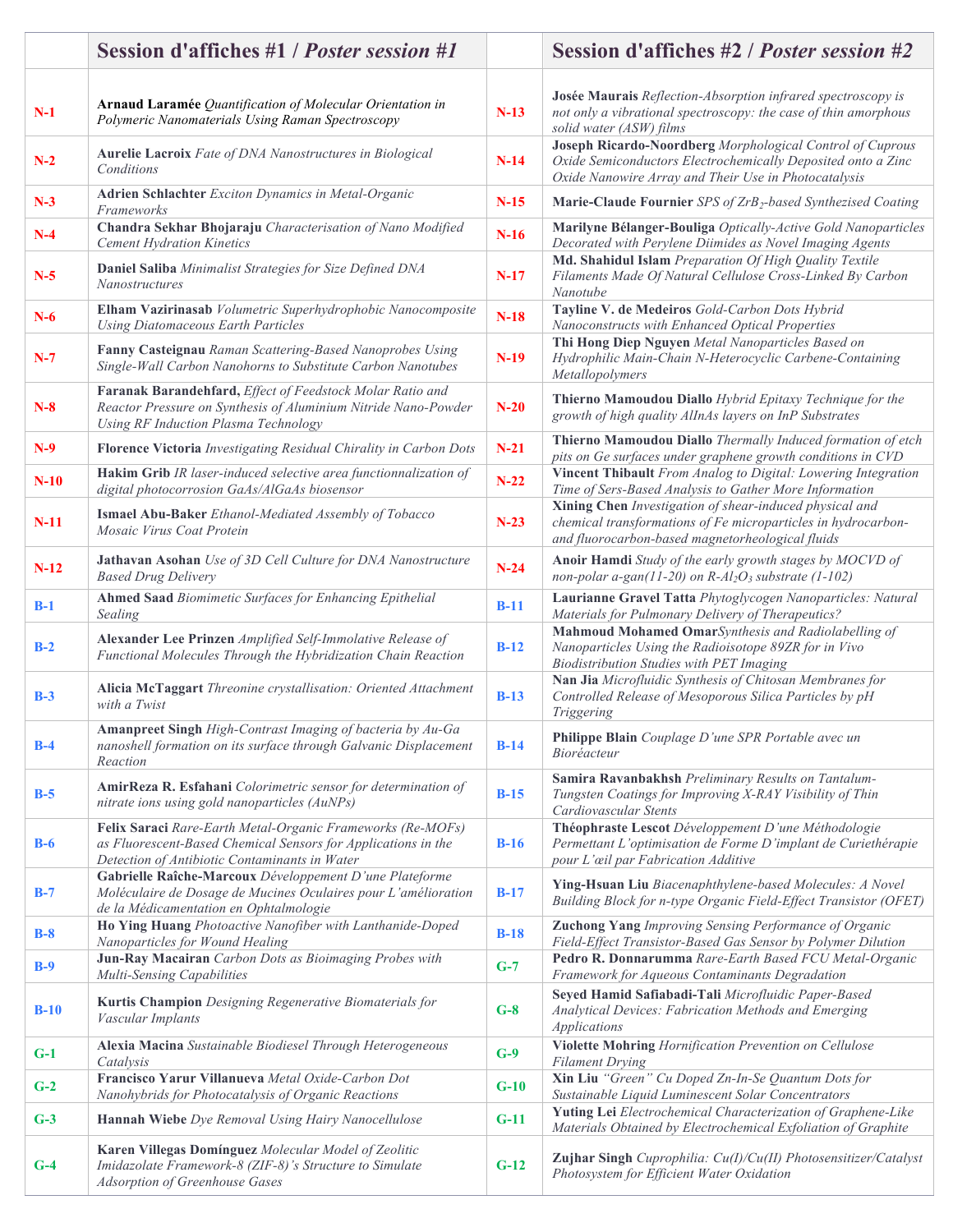| $G-5$  | Martin Sichinga Functionalization and Reaction Kinetics of<br>Cellulose Fibres for Textile Applications                                                             | $E-15$ | <b>Lingling Gong</b> Usable Increases to Power Output From Soil-<br>Based Microbial Fuel Cells Under Dynamic Temperature<br>Variations                   |
|--------|---------------------------------------------------------------------------------------------------------------------------------------------------------------------|--------|----------------------------------------------------------------------------------------------------------------------------------------------------------|
| $G-6$  | Oyejide Damilola Oyewunmi Paper-Based Analytical Devices: A<br>Tool to Monitor the Hardness Level of Water                                                          | $E-16$ | Loïc Tanguy Etude avec une approche « bottom-up » de<br>l'interface donneur-accepteur des cellules solaires organiques                                   |
| $E-1$  | Alex Brice Poungoue Mbeunmi CBE Growth Of GaAs on Reuse<br>Substrate PGe                                                                                            | $E-17$ | Marion Maffre Processes in Water Oxidation more complex than<br>Theory of the Double Layer, in Water-in-salt Electrolyte                                 |
| $E-2$  | Alexandre Heintz Synthesis of Double Layer Mesoporous<br>Germanium for Photovoltaic Applications                                                                    | $E-18$ | Minghui Hao Water Oxidation at Fractal Ni Surfaces                                                                                                       |
| $E-3$  | Chengzhang Yao Dual Electrochromic and Electrofluorochromic<br>Role of a Red Emissive Fluorophore                                                                   | $E-19$ | Mojgan Hatami Localized Detection of Lithium Ion with Square<br>Wave Voltammetry Using Pt/Ga Probe in Battery Materials                                  |
| $E-4$  | Elsa Briqueleur Etude D'une Photobatterie Organique                                                                                                                 | $E-20$ | Romaric Beugré Study of electrocatalytic activity of nickel oxy<br>(hydroxide) samples synthesized by bipolar electrodeposition                          |
| $E-5$  | Elsa Briqueleur Procede de Fabrication D'electrodes Composites<br>Avec Liant Hydrosoluble Pour Batteries Liions A Electrolyte<br>Aqueux                             | $E-21$ | Sara Taslimi Taleghani Simulation of Electrochemical Etching in<br>Semiconductores Using Secondary Current Distribution Model                            |
| $E-6$  | <b>Étienne Yvenou</b> Electrodeposited $Tib_2$ on Graphite Substrate as<br>Wettable Cathode for Co <sub>2</sub> -Free Aluminum Production                           | $E-22$ | Sébastien Néron Nouveaux Materiaux Organiques Redox Pour<br>Le Stockage De L'energie                                                                     |
| $E-7$  | Gabriel Marineau Plante Oligomères De Platine(II) Polyyne<br>Contenant Des Ligands Bis(Dikétopyrrolopyrrole) Possédant Une<br>Faible Bande Interdite                | $E-23$ | Shuaishuai Yuan The Delay of Polaron Formation in Metal<br>Peroxides                                                                                     |
| $E-8$  | Jeremy Dawkins Observing the Concentration Gradient in Li-Ion<br>Battery Positive Electrodes Using X-Ray Fluorescence                                               | $E-24$ | Simon Généreux Impact De L'eau Sur Les Propriétés Des<br>Électrolytes Superconcentrés                                                                    |
| $E-9$  | Jialin Meng Dual Template Preparation and Characterization of<br>Periodic Mesoscale Perovskite                                                                      | $E-25$ | Sofiane Abdelouhab Mechanical Study and Modelling of a<br>Mesoporous Silicon Anode for Lithium Ion Batteries                                             |
| $E-10$ | Johann Sosoe Heteroleptic Copper-based Sensitizers Bearing $\pi$ -<br><b>Extended Phenazine Ligands</b>                                                             | $E-26$ | Tao Liu CH <sub>3</sub> NH <sub>3</sub> PbX <sub>3</sub> Perovskite Solar Absorber                                                                       |
| $E-11$ | Lucas Huet Smart Binders for Silicon Based Composite Electrode<br>in Li-ion Batteries                                                                               | $E-27$ | Valérie Charbonneau Low Frequency Electrochemical<br>Impedance Spectroscopy to Diagnose the Effects of the Aging<br>Process on Cathode Particles         |
| $E-12$ | Laurence Savignac Métastabilité du Li0,6FePO4 en solution<br>solide: cinétiques de séparation de phase et effet de surface                                          | $E-28$ | Vincent Picard Cyclohexyl-Based Catalysts for Hydrogen<br>Generation                                                                                     |
| $E-13$ | Li Shi Phase-Junction Design of MOF-Derived TiO <sub>2</sub> Photoanodes<br>Sensitized with Quantum Dots for Efficient Electron Transfer and<br>Hydrogen Generation | $E-29$ | Yanqing Fu High-performance reversible aqueous Zn-ion battery<br>based on porous MnO x nanorods coated by MOF-derived N-<br>doped carbon                 |
| $E-14$ | Gabriele Capilli Flexible semiconducting nanofibers<br>functionalized with ZnO for enhanced and sustainable water<br>decontamination                                | $E-30$ | Raphaël Gervais Lavoie Adsorption multi-composantes par la<br>théorie du potentiel                                                                       |
| $P-1$  | Alexandre Levesque Probing the Origin of High Levels of<br>Polymorphism                                                                                             | $P-11$ | Daliah Farajat Exploring the Scope of the Mechanochemical<br>Friedländer Synthesis                                                                       |
| $P-2$  | <b>Brenda Guzman-Juarez</b> Fabrication of Amphiphilic<br>Nanoparticles via Mixed Homopolymer Brushes and<br>Characterization of Surface Phase Separation           | $P-12$ | Frank Juvenal Highly Luminescent Porous Coordination<br>Polymers with Silver Salts and Novel Organometallic Ligand                                       |
| $P-3$  | Dominik Dettmann Tailored bottom-up synthesis of novel two-<br>dimensional $\pi$ -conjugated polymers: Challenges and prospective                                   | $P-13$ | Jair Esquivel Water-soluble Copolymers Containing Porphyrin<br>Derivatives                                                                               |
| $P-4$  | Khosrow Maghsoudi Rigorous Testing to Assess the Self-cleaning<br>properties of an Ultra-water-repellent Silicone Rubber Surface                                    | $P-14$ | Jie Jiang Vapor Induced Actuation of Porous Liquid Crystal<br>Polymer                                                                                    |
| $P-5$  | Jane Ebostelé Eiyegbenin Dialdehyde Cellulose (DALC) as a<br>Replacement for Poly Vinyl Alcohol (PVA) Films for Water Soluble<br><i>Applications</i>                | $P-15$ | Guillaume Beaudoin Design and Synthesis of New<br>Thermoresponsive Polymers Possessing a UCST Based on the<br>Formation and Disruption of Hydrogen Bonds |
| $P-6$  | Juliette Triquet Étude comparative de formulations de monomères<br>pour la densification du bois et polymérisation par faisceau<br>d'électrons                      | $P-16$ | Mahnaz Kamaliardakani Synthesis of Glycopolymers and<br><b>Enzymatic Conversions</b>                                                                     |
| $P-7$  | Lucie Banc Caractérisation et détermination de l'influence des<br>adjuvants suivant leur moment d'incorporation dans des pâtes<br>cimentaires.                      | $P-17$ | Michael Lerond Towards organic stretchable conductive films                                                                                              |
| $P-8$  | Sean Laxton Printing DNA Onto Polymer Particles for Highly<br>Programmable Assemblies                                                                               | $P-18$ | Shayne Gracious Azobenzene Derivatives for the<br>Functionalization of DNA                                                                               |
| $P-9$  | Twinkal Patel Self-healable hindered polyurea networks                                                                                                              | $P-19$ | Yiming Chen Study of Liquid Crystalline Hydrogels                                                                                                        |
| $P-10$ | Abdel Al Ahmad Component Exchange for Multiple Property<br>Tailoring                                                                                                | $P-20$ | Marie Soula Imprégnation sous vide de solutions phosphatées<br>pour l'ignifugation du bois d'intérieur                                                   |
| $S-1$  | Anne Simone Adja Développement d'un revêtement glaciophobe<br>permettant de réduire l'adhésion de la glace sur les structures<br>portuaires en acier                | $S-9$  | Fadwa Ben Amara Achieving supramolecular order in organic<br>self-assembled monolayers formed on gold                                                    |
| $S-2$  | Anahita Allahdini Hesarouyeeh Development of an Icephobic<br>Coating for High Voltage Glass Insulators                                                              | $S-10$ | Geneviève Knapp Les fibres polymères électrofilées; mesures<br>d'orientation moléculaire au niveau de la fibre unique                                    |
| $S-3$  | Jason Wong Liquid Crystal Dispersions of Nanoparticles with<br>Rigid Rod Polymer Functionalization                                                                  | $S-11$ | Jean-Louis Do Solid-state Self-assembly of Salicylic Acid-based<br>Helicates                                                                             |
| $S-4$  | Natali Shevchenko Rod-type coordination macromolecules using<br>ditopic terpyridine ligands                                                                         | $S-12$ | Niousha Nazari Rational Design and Efficient Synthesis of Rigid<br>Macrolactams Self-assembling as Robust Supramolecular<br>Nanotubes                    |